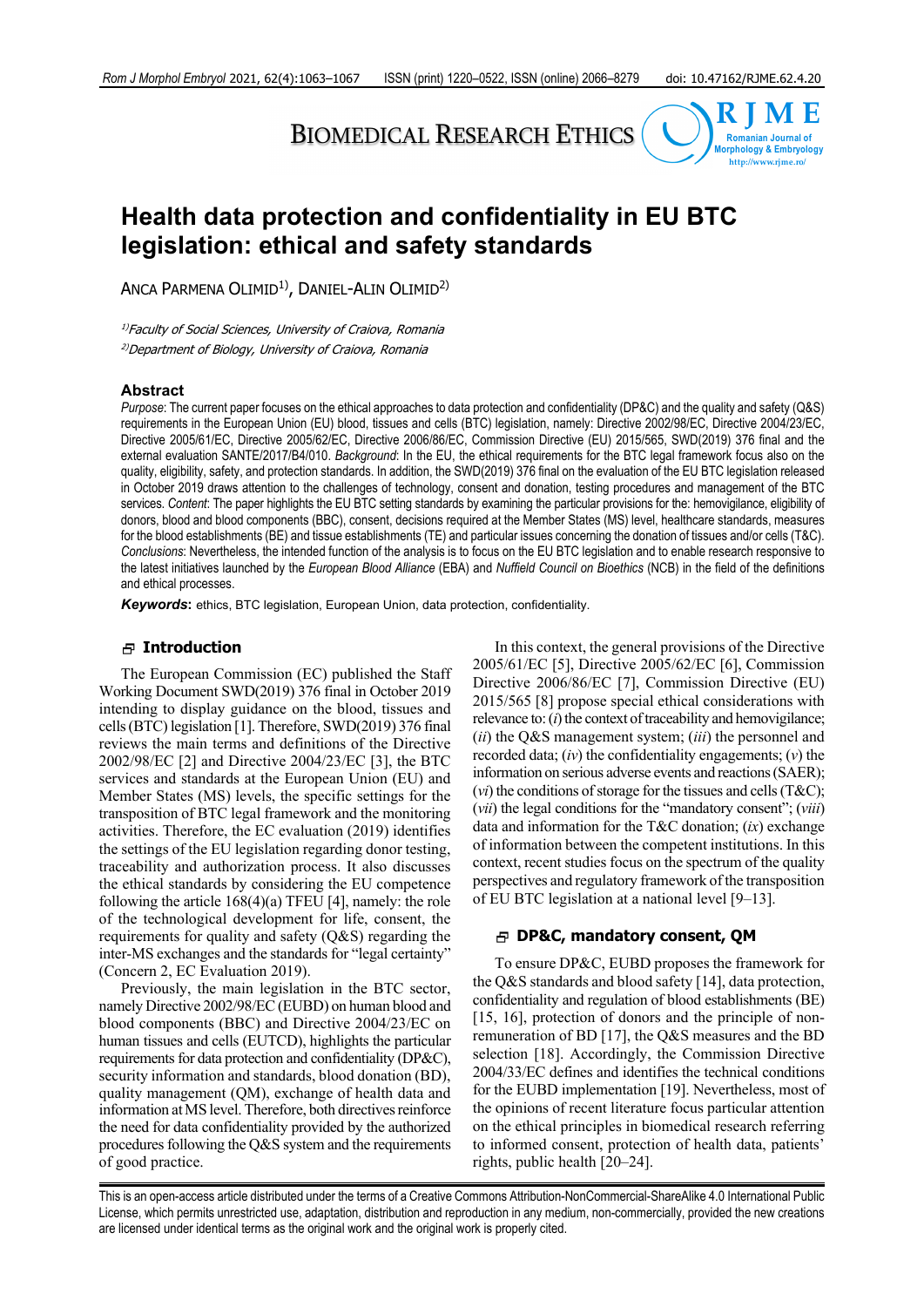The reasoning of the EUBD provisions for DP&C is related to "all data" following the aims and objectives of the EU provisions, namely the "human health protection" (Article 24 EUBD). This explanation includes the legal provisions requiring the data collected to be anonymized with the aim to no more identify the donor [Article 24(a) EUBD]. The related provisions also call for the introduction of additional measures to guarantee data security, as well as to ensure the protection of donor files, but also against unauthorized actions [Article 24(a) EUBD].

Other provisions regarding DP&C refer to the ways of resolving the contradictions between data, as well as guaranteeing the principle of non-disclosure of information, without authorization by ensuring the traceability of donations [Article 24(b)(c) EUBD]. Eventually, the information and provisions needed to be provided to prospective donors (PD) contain three main provisions that are fundamental for the data protection (*e.g.*, unauthorized procedures related to the identification of the donor, health data or tests carried out by PD) (Annex II, Part A, Commission Directive 2004/33/EC). On the other hand, the information requested from the donors by BE for each donation refers to personal data of the donors, health, and medical data (Annex II, Part B, Commission Directive 2004/33/EC). Subsequently, in setting the Q&S conditions for BBC, the EU law requires MS to follow all necessary measures for the import of BBC from third countries under the Q&S standards provided at the EU level (Point 2.3, Annex V, Commission Directive 2004/33/EC).

Other provisions of EUTCD establish new ethical approaches to "consent" (Article 13 EUTCD), DP&C (Article 14 EUTCD), T&C storage (Article 21 EUTCD), information required for the donation of T&C (Annex EUTCD), guidance for the "donor identification system" (DIS) [Article 8(2)EUTCD]. Moreover, EUTCD also focuses: (*i*) the "mandatory consent" (Article 13 and Annex EUTCD) and the Q&S system of human T&C following the principle of "self-sufficiency" at the EU level [Recital (1), Recital (4), Recital (5), Recital (8), Recital (11) and Recital (15) EUTCD]; (*ii*) the use, storage and distribution of human T&C [Recital (2) and Article 21 EUTCD]. As such, EUTCD (Annex, Part A) requires "living donors" to provide the information needed for the donation of T&C as well as for the procurement. Therefore, an accurate approach to the EUTCD ethical issues addresses the "mandatory consent" before the authorization for the procurement of human T&C or other authorization procedures established in the MS [Article 13(1) EUTCD]. In this context, contemporary researches cover new bioethical perspectives of consent and related legal approaches [25, 26] in the EU legislation.

To improve protection, EUTCD emphasizes the need to guarantee all data and information required in the Annex. The authorization assessment at the MS level should address particular measures following the Annex, Part A of the EUTCD (*e.g.*, staff responsible for the information given to donors, the need to provide accurate data concerning the results of the tests, the protection of personal data of the donor, practical issues about the therapeutic approaches, benefits and medical records, safeguard measures for the donors).

Starting from the information required for the "mandatory consent", EUTCD argues that the bioethical issues must include also the certification procedure and the authorization phase to carry the procurement of T&C. In this context, EUTCD argues the need to adhere to the principles of "voluntary and unpaid" donation of T&C [Article 12(1) EUTCD]. Moreover, the data security operations are discussed with particular reference to the guarantees for donors' data and files against any unauthorized actions [Article 14(2)(a)(b) EUTCD]. Finally, EUTCD addresses the need for the implementation of procedures aimed to resolve data errors [Article 14(2) EUTCD] by explicating the ethical decisions related to the necessity to guarantee the principles of traceability for the donation of T&C [Article 14(2)(c) EUTCD].

### **Responsible person (RP) for BE, traceability and notification for SAER**

For the explanation of the ethical decisions, EUBD details other three issues related to: (*i*) the responsible person (RP) designated for the BE (Article 9 EUBD); (*ii*) the measures and procedures related to traceability (Article 14 EUBD); (*iii*) the notification of SAER (Article 15 EUBD). Moreover, EUBD outlines the regulatory requirements for the designation of the RP in compliance with the MS legislation, following the information provided to the competent institutions and the provisions for qualified personnel (Article 10 EUBD), the QM for BE (Article 11 EUBD), traceability (Article 14 EUBD) and notification of SAER (Article 15 EUBD). Complex explanations are determined for the structural and organizational requirements to perform the tasks for the personnel (Article 10 EUBD) and documentation (Article 12 EUBD). All the mentioned activities described for the RP are in particular related to the national provisions and the conditions for the performance of tasks [Article 9(3) (4)(5) EUBD]. Other issues of necessary procedures for BBC focus on the screening of traceability, indication and information provided to PD (Article 16 EUBD) or required from donors (Article 17 EUBD).

In addition, according to the legal context of the EUTCD, the provisions for the ethical guidance explicate the tasks and qualifications required for the RP for tissue establishments (TE) (Article 17 EUTCD), the normative framework for QM (Article 16 EUTCD), traceability (Article 8 EUTCD), T&C reception (Article 19 EUTCD) and the implementation of the DIS related to a unique code for the donation and the products incorporated [Article 8(2) EUTCD]. It also discusses the practical points related to the TE, namely: "data required", "data storage" and other "relevant data" to ensure the traceability for T&C.

Concerning the SAER, EUTCD refers to the normative context at the MS level, as the procedure of notification provides an outline of the need to guarantee the Q&S of T&C from the procurement to distribution [Article 11 EUTCD]. In addition, EUTCD provisions seek to briefly explain the system of notification with more consideration of the reactions related to the "clinical application" [Article 11(1) EUTCD]. Moreover, Article 11 EUTCD also provides an analytical framework for the notification of SAER. Therefore, it is outlined that the EUTCD main guidelines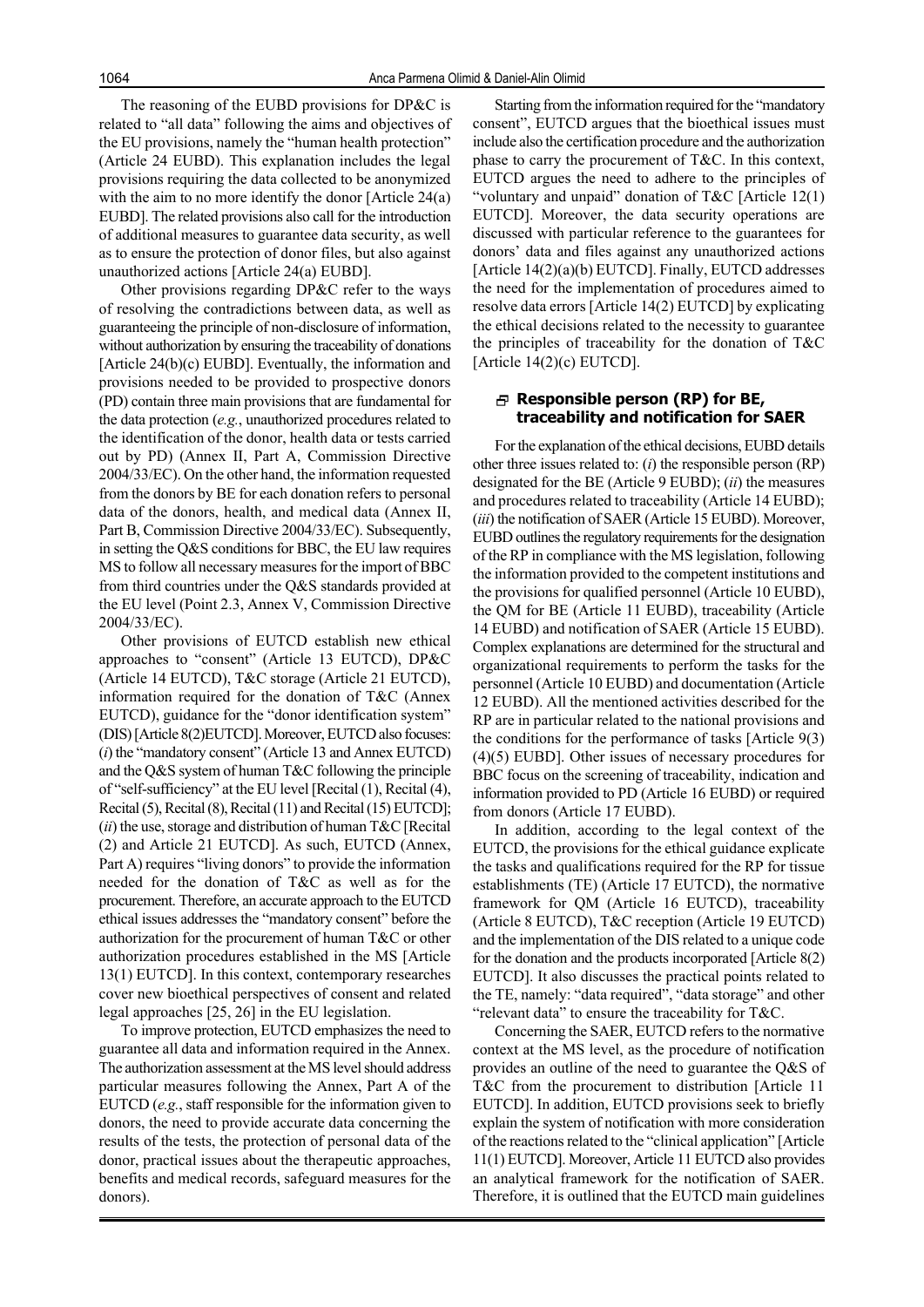refer to three provisions based on the: (*i*) the responsibility of the MS to guarantee the management of information and the "clinical application" regarding the SAER and influencing the Q&S of the T&C [Article 11(1) EUTCD]; (*ii*) the responsibility of the personnel and of the TE aimed to guarantee traceability in accordance to the Q&S standards [Article 11(2) EUTCD]; (*iii*) the need to provide "a report analysing" for the notification of SAER including the cause and the effects [Article 11(3) EUTCD]. It is argued that the TE will guarantee the procedure required for the "recall from distribution" of the products related to SAER [Article 11(5) EUTCD].

#### **Legal and ethical overview of EU BTC**

In the light of the basic EU BTC legislation, it is also important to outline the External Report SANTE/2017/B4/ 010 launched in December 2018 [27] that standardizes supporting research aimed to stimulate a complex approach to the ethical standards. The final report sets a four findings framework to evaluate the BTC legislation by focusing the: (*i*) relevance of the legislation and the need to adapt to the biotechnological evolutions (Finding E.3.1, *Relevance*, SANTE/2017/B4/010); (*ii*) effectiveness following the Q&S standards and the complementary legislation related to the BE or TE, the MS authorities and the EU facilities (Finding E.3.2, *Effectiveness*, SANTE/2017/B4/010); (*iii*) efficiency of the transposition of the EU legal provisions at MS level (Finding E.3.3, *Efficiency*, SANTE/2017/B4/010); (*iv*) coherence, harmonization and coordination between the decision criteria for the implementation of the EU legislation, the national requirements and the Q&S standards (Finding E.3.4, *Coherence*, SANTE/2017/B4/ 010). In addition, the conclusions of the supporting report stimulate the gathering of particular approaches to the standards and requirements, the latest developments for the BTC sector and the ethical considerations related to assisted reproductive technology (ART).

On the other hand, the emerging ethical considerations related to voluntary non-remunerated blood donation (VNRBD) are examined by the *European Blood Alliance* (EBA) in 2016 [28]. The EBA Report reviews the definitions and the legal context stated by the EUBD and the SWD/ 2016/0130 final [29] by acknowledging the voluntary donation, the principle of the non-remuneration, the blood safety standards and blood availability. Furthermore, under the definitions provided by the *Nuffield Council on Bioethics* (NCB) in 2011 [30], the EBA Report acknowledges the need for a more comprehensive definition of "compensation", "donation", "person", "recompense", "reimbursement", "specific consent", "generic consent", "tiered consent", etc. The EBA Report (2016) also observes other essential approaches for the ethics of biomedical research namely: (*i*) the need for the respect of the donor's dignity and (*ii*) the requirements for the harmonization of the VNRBD at the MS level. Another EBA Report notifies also in October 2016 the role of the selection of blood donors and protection of donors stipulated by EUTCD. This approach is reflected by the need to state new criteria for data collection and eligibility standards depending on the risk assessment and to establish particular "deferral criteria" related to risk assessment [31].

## **Ethical issues in EBA Position on the revision of BTC legislation (May 2021)**

The latest report published by EBA in May 2021 on the revision of the BTC legislation describes the main recommendations for future provisions based on the "need for European self-sufficiency" (Point 3, Position Statement EBA) [32]. The EBA Position Statement reveals four stages of the EU policies, suggesting the necessity to achieve the reinforcement of the legislation and the importance of voluntary donations.

*First*, the framework proposed by EBA focuses on the principles of ethical research and guidelines related to BTC donations. EBA also recommends the promotion of technical and medical evolutions following the regulatory framework of the General Data Protection Regulation (GDPR).

*Second*, EBA underlines the importance of the network between crisis response and health emergency policies in the context of the coronavirus disease 2019 (COVID-19) pandemic (Point 5, Position Statement EBA) [32] by recommending the adoption of explicit provisions aimed to reinforce protection and to focus on suitable measures for voluntary non-remunerated donation (VNRD).

Special positions apply to the health protection of the donors and the need to consider the latest technological advances and medical approaches.

*Third*, the EBA statement also explicates the ethical considerations related to future definitions concerning "compensation" for donors requiring the implementation of the definition launched in 2011 by the NCB [30]. The *Glossary* of terms proposed by NCB refers to a two-level form of defining and explaining "compensation" as "payment to a person in recognition of non-financial losses" while donating "bodily material" [30].

*Fourth*, EBA also offers explicit information on the importance of VNRD by identifying the ethical principles regarding VNRD as a fundamental basis of future EU BTC legal provisions concerning "treatment using labile products" and T&C requiring the need to encourage the protection of donors. Moreover, the principle of "no financial gain principle" concerning health measures and services is explained and disseminated. In addition to the explicit requirements of VNRD and the need to ensure an EU self-sufficiency in the area of blood products, it is also addressed the need for the "high quality of lives" of the patients. Particular approaches apply to the principle of self-sufficiency and patient blood management (PBM) [32]. It is also explained the EU legal framework with more consideration to the COVID-19 pandemic and technical aspects addressing prospective regulatory framework about the response to a health emergency, crisis preparedness and epidemiological challenges.

## **Conclusions**

The article explicates the ethical approach to the EU BTC legislation referring to three relevant conceptions of the status of safety requirements and DP&C. Therefore, the determination of the normative context guides ethical decisions by drawing an analytical framework of the concepts, provisions, decisions, and bioethical understanding.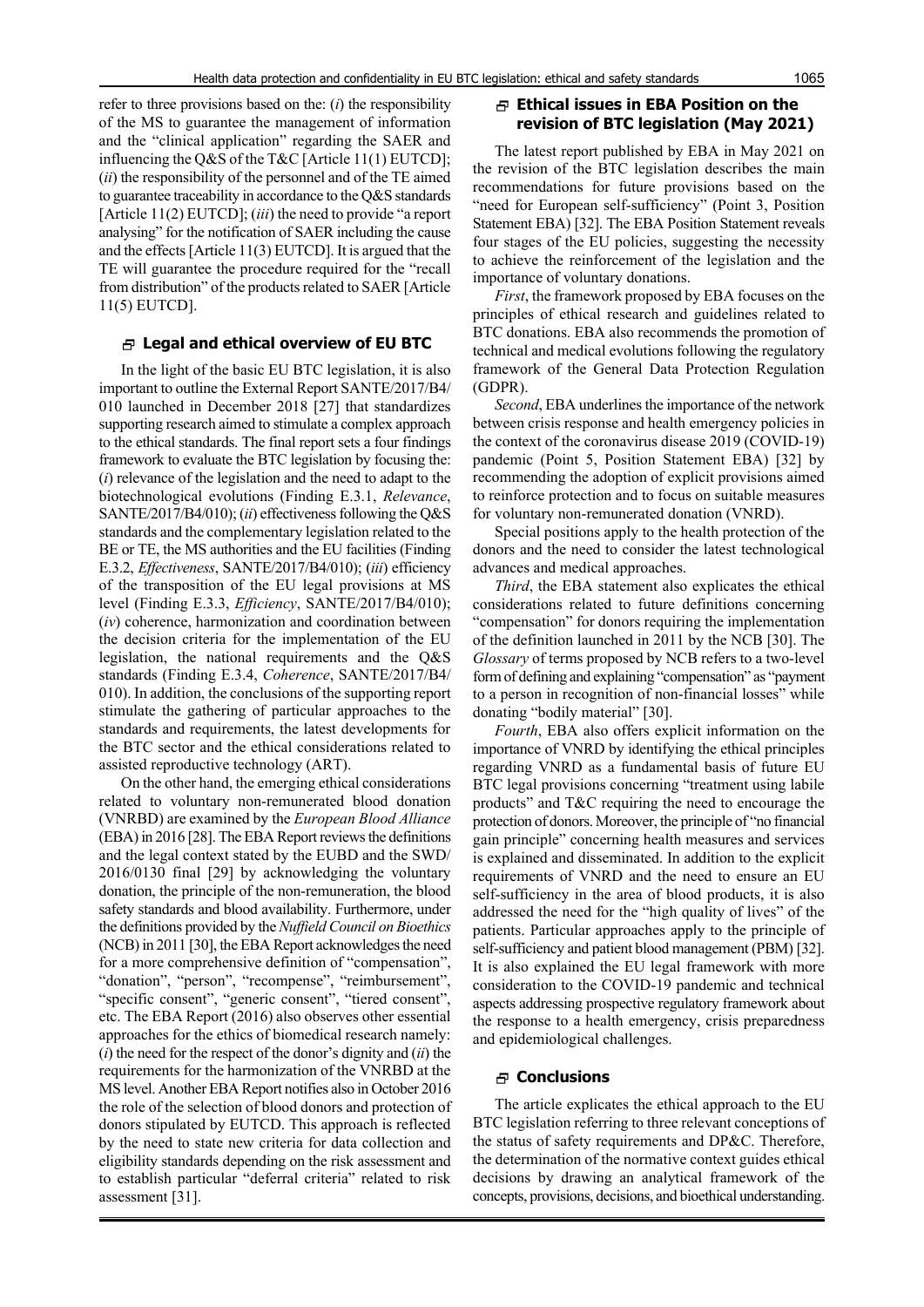#### **Conflict of interests**

The authors declare that there is no conflict of interests regarding the publication of this paper.

All authors read and approved the final manuscript.

#### **References**

- [1] European Commission (EC). Evaluation of the Union legislation on blood, tissues and cells, SWD(2019) 376 final. EC, Brussels, Belgium, October 10, 2019. https://ec.europa.eu/health/sites/ default/files/blood\_tissues\_organs/docs/swd\_2019\_376\_en.pdf
- \*\*\*. Directive 2002/98/EC of the European Parliament and of the Council of 27 January 2003 on setting standards of quality and safety for the collection, testing, processing, storage and distribution of human blood and blood components and amending Directive 2001/83/EC. OJ L, 8.2.2003, 33:30–40. https://eur-lex.europa.eu/eli/dir/2002/98/oj
- \*\*\*. Directive 2004/23/EC of the European Parliament and of the Council of 31 March 2004 on setting standards of quality and safety for the donation, procurement, testing, processing, preservation, storage and distribution of human tissues and cells. OJ L, 7.4.2004, 102:48–58. http://data.europa.eu/eli/dir/ 2004/23/oj
- \*\*\*. Consolidated version of the Treaty on the functioning of the European Union – Part three: Union policies and internal actions – Title XIV: Public Health – Article 168 (ex Article 152 TEC). OJ C, 9.5.2008, 115:122–124. https://eur-lex.europa.eu/ eli/treaty/tfeu\_2008/art\_168/oj
- [5] \*\*\*. Commission Directive 2005/61/EC of 30 September 2005 implementing Directive 2002/98/EC of the European Parliament and of the Council as regards traceability requirements and notification of serious adverse reactions and events (text with EEA relevance). OJ L, 1.10.2005, 256:32–40. https://eur-lex. europa.eu/eli/dir/2005/61/oj
- [6] \*\*\*. Commission Directive 2005/62/EC of 30 September 2005 implementing Directive 2002/98/EC of the European Parliament and of the Council as regards Community standards and specifications relating to a quality system for blood establishments (text with EEA relevance). OJ L, 1.10.2005, 256:41–48. https://eur-lex.europa.eu/eli/dir/2005/62/oj
- [7] \*\*\*. Commission Directive 2006/86/EC of 24 October 2006 implementing Directive 2004/23/EC of the European Parliament and of the Council as regards traceability requirements, notification of serious adverse reactions and events and certain technical requirements for the coding, processing, preservation, storage and distribution of human tissues and cells (text with EEA relevance). OJ L, 25.10.2006, 294:32–50. https://eur-lex.europa.eu/eli/dir/2006/86/oj
- [8] \*\*\*. Commission Directive (EU) 2015/565 of 8 April 2015 amending Directive 2006/86/EC as regards certain technical requirements for the coding of human tissues and cells (text with EEA relevance). OJ L, 9.4.2015, 93:43–55. https://eurlex.europa.eu/eli/dir/2015/565/oj
- [9] Potocnik M. Transposing the E. E. U. Blood Directive into national law. Perspective of Slovenia. Transfus Clin Biol, 2005, 12(1):21–24. https://doi.org/10.1016/j.tracli.2004.11.004 PMID: 15814288
- [10] Rouger P. Perspectives et organisation de l'hémovigilance en application de la Directive européenne 2002/98/CE [Perspectives and organisation of haemovigilance in compliance with the European Directive 2002/98/EC]. Transfus Clin Biol, 2004, 11(3):119–122. https://doi.org/10.1016/j.tracli.2004.04.004 https:// www.sciencedirect.com/science/article/pii/S1246782004000 424?via%3Dihub
- [11] Seitz R, Heiden M. Quality and safety in blood supply in 2010. Transfus Med Hemother, 2010, 37(3):112–117. https://doi.org/ 10.1159/000314497 PMID: 20577599 PMCID: PMC2889628
- [12] Garraud O, Tissot JD. Blood and blood components: from similarities to differences. Front Med (Lausanne), 2018, 5:84. https://doi.org/10.3389/fmed.2018.00084 PMID: 29686986 PMCID: PMC5900421
- [13] Pereira P, Westgard JO, Encarnação P, Seghatchian J, de Sousa G. Quality management in European screening laboratories in blood establishments: a view of current approaches and trends. Transfus Apher Sci, 2015, 52(2):245–251. https:// doi.org/10.1016/j.transci.2015.02.014 PMID: 25765135
- [14] Seitz R. The European Blood Directive its role in blood safety. Dev Biol (Basel), 2007, 127:147–152. PMID: 17486887
- [15] Listl S, Klouche M. The European Blood Directive (Directive 2002/98/EC) in the context of the European Community legislation. Transfus Med Hemother, 2006, 33(5):374–383. https://doi.org/10.1159/000095322 https://www.karger.com/ Article/Abstract/95322
- [16] Robinson EAE. The European Union Blood Safety Directive and its implications for blood services. Vox Sang, 2007, 93(2): 122–130. https://doi.org/10.1111/j.1423-0410.2007.00942.x PMID: 17683355
- [17] Petrini C. Evaluation of EU legislation on blood: a bioethical point of view. J Blood Med, 2017, 8:193–198. https://doi.org/ 10.2147/JBM.S149417 PMID: 29184457 PMCID: PMC5687244
- [18] De Kort W, Mayr W, Jungbauer C, Vuk T, Kullaste R, Seifried E, Grazzini G, De Wit J, Folléa G. Blood donor selection in European Union directives: room for improvement. Blood Transfus, 2016, 14(2):101–108. https://doi.org/10.2450/2015.0148-15 PMID: 26509824 PMCID: PMC4781776
- [19] \*\*\*. Commission Directive 2004/33/EC of 22 March 2004 implementing Directive 2002/98/EC of the European Parliament and of the Council as regards certain technical requirements for blood and blood components (text with EEA relevance). OJ L, 30.3.2004, 91:25–39. https://eur-lex.europa.eu/eli/dir/ 2004/33/oj
- [20] Olimid AP, Rogozea LM, Olimid DA. Ethical approach to the genetic, biometric and health data protection and processing in the new EU General Data Protection Regulation (2018). Rom J Morphol Embryol, 2018, 59(2):631–636. PMID: 30173275
- [21] Olimid AP, Olimid DA. Ethical assessment of the EU health policy under the Directive 2011/24/EU: approaching patients' rights and cross-border healthcare. Rom J Morphol Embryol, 2019, 60(2):729–735. PMID: 31658352
- [22] Olimid AP, Olimid DA. Ethical review of patient safety and public health in EU clinical trials legislation: impact of COVID-19 pandemic. Rom J Morphol Embryol, 2020, 61(1):277–281. https:// doi.org/10.47162/RJME.61.1.34 PMID: 32747923 PMCID: PMC7728112
- [23] Rogozea L, Dinu EA, Constantin D, Leaşu FG. Self-medicating for pain: a public health perspective. Am J Ther, 2020, 27(4): e387–e391. https://doi.org/10.1097/MJT.0000000000001173 PMID: 32618602
- [24] Popescu IG, Sechel G, Leaşu FG, Ţânţu MM, Cotoi BV, Rogozea LM. Correlations on the protection of personal data and intellectual property rights in medical research. Rom J Morphol Embryol, 2018, 59(3):1001–1005. PMID: 30534847
- [25] Grainger B, Flanagan P. Informed consent for whole blood donation. Vox Sang, 2020, 115(1):3–10. https://doi.org/10.1111/ vox.12866 PMID: 31724751
- [26] Kaye J, Briceño Moraia L, Curren L, Bell J, Mitchell C, Soini S, Hoppe N, Øien M, Rial-Sebbag E. Consent for biobanking: the legal frameworks of countries in the BioSHaRE-EU Project. Biopreserv Biobank, 2016, 14(3):195–200. https://doi.org/10. 1089/bio.2015.0123 PMID: 27145287 PMCID: PMC5967579
- [27] European Commission (EC). Study supporting the evaluation of the EU legislation on blood and tissues and cells (SANTE/ 2017/B4/010) – final report. Directorate-General for Health and Food Safety, Publications Office of the European Union, Brussels, Belgium, 2019. https://doi.org/10.2875/674510 https:// op.europa.eu/en/publication-detail/-/publication/c1c3414c-ec 23-11e9-9c4e-01aa75ed71a1/language-en/format-PDF/source-106664789
- [28] European Blood Alliance (EBA). EBA fact sheet on voluntary non-remunerated donors. EBA, Brussels, Belgium, 2016. https:// europeanbloodalliance.eu/wp-content/uploads/2016/12/EBA\_ Pos\_Paper-VNRD-1.pdf
- [29] \*\*\*. Commission Staff Working Document (SWD) on the implementation of the principle of voluntary and unpaid donation for human blood and blood components as foreseen in Directive 2002/98/EC on setting standards of quality and safety for the collection, testing, processing, storage and distribution of human blood and blood components and amending Directive 2001/83/EC. Accompanying the document Report from the commission to the European Parliament, the Council, the European Economic and Social Committee and the Committee of the Regions on the implementation of Directives 2002/98/EC, 2004/33/EC, 2005/61/EC and 2005/62/EC setting